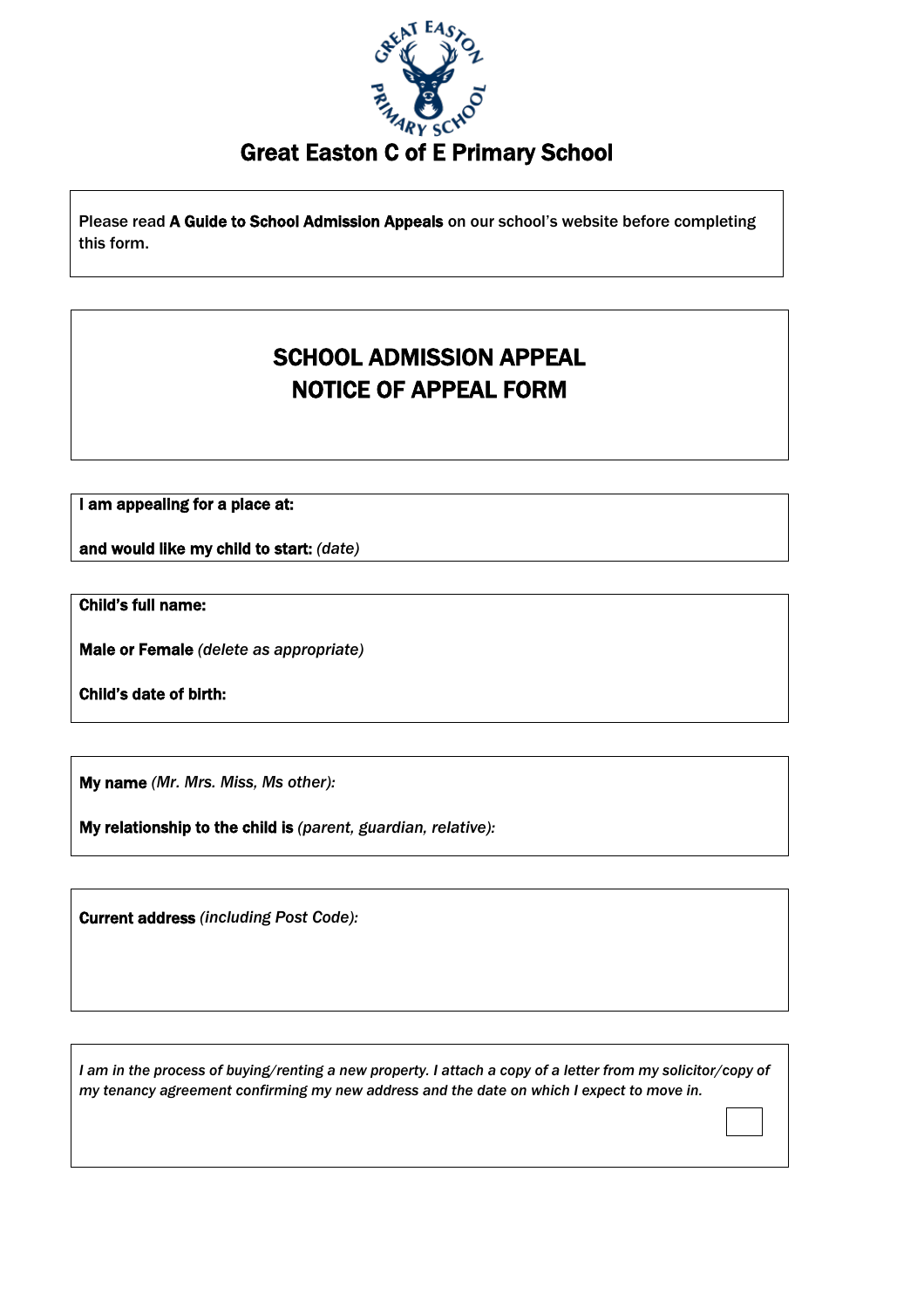## Contact details:

Telephone (home)

Telephone (work)

Mobile:

Email: *(please write clearly)*

 *(if you supply an email address, we will acknowledge your application by email)*

My child currently attends: *(name of school or nursery):*

My child is currently in year group:

My child has been offered a place at: *(name of school)*

To begin in year group:

| Please list the schools you have applied for: |    |
|-----------------------------------------------|----|
|                                               | 4. |
| 2.                                            | 5. |
| 3.                                            | 6. |

| Please tick one of the following boxes to indicate attendance at the appeal hearing:                                                                          |            |  |
|---------------------------------------------------------------------------------------------------------------------------------------------------------------|------------|--|
| I will attend the appeal hearing:                                                                                                                             |            |  |
| I will NOT be able to attend the appeal hearing but someone will attend on my behalf:<br>Please give details of the person attending on your behalf:<br>Name: |            |  |
| Relationship to the child, if any:                                                                                                                            |            |  |
| Email:                                                                                                                                                        | Telephone: |  |
| I will NOT be able to attend the appeal hearing and understand that the panel will base<br>the decision on my written reasons and evidence:                   |            |  |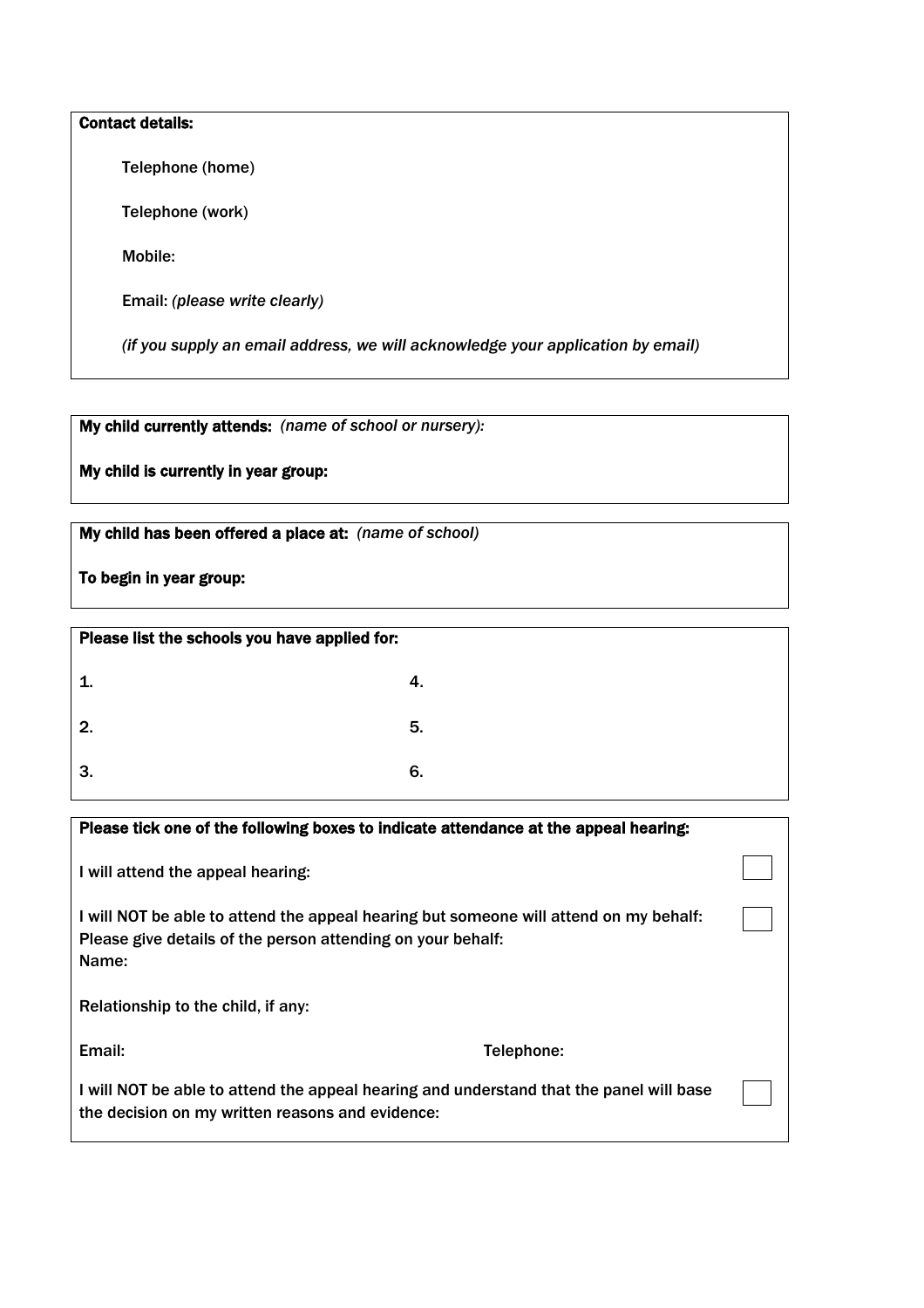| Please tick the box if you are happy to waive your rights to 10 school days' notice of your appeal<br>hearing. This may enable us to timetable your appeal earlier than otherwise expected. |  |  |  |
|---------------------------------------------------------------------------------------------------------------------------------------------------------------------------------------------|--|--|--|
| I am happy to waive my rights:                                                                                                                                                              |  |  |  |
| I am not happy to waive my rights:                                                                                                                                                          |  |  |  |
| I will need a signer or interpreter who speaks the following language at the appeal hearing:                                                                                                |  |  |  |
| <b>Signer</b>                                                                                                                                                                               |  |  |  |
| Interpreter                                                                                                                                                                                 |  |  |  |
| I have a disability and need the following adjustments made at the venue:                                                                                                                   |  |  |  |
|                                                                                                                                                                                             |  |  |  |

## Reasons for appeal: (*you must complete this section*):

- Give full reasons for your appeal and continue on a separate sheet if necessary.
- Attach any additional paperwork securely.
- If your appeal is for an Infant Class Size Refusal, please state on which grounds you are appealing:
	- A. The admission of additional children would not breach the Infant Class Size, or
	- B. The admission arrangements did not comply with admissions law or were not correctly and impartially applied and the child would have been offered a place if the arrangements had complied or had been correctly and impartially applied; or
	- C. The decision to refuse admission was not one which a reasonable Admissions Authority would have made in the circumstances of the case.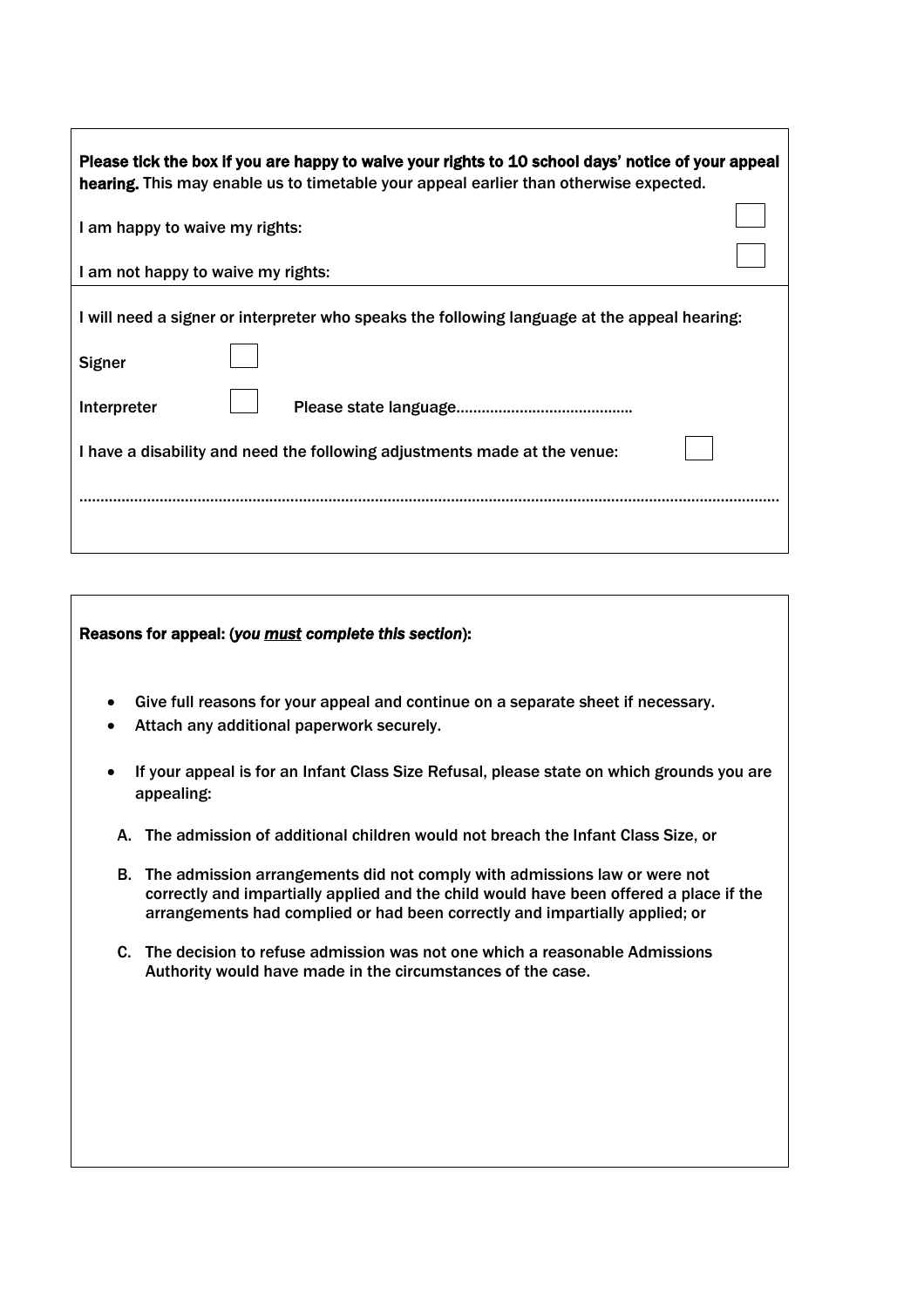## Declaration:

All information given is correct to the best of my knowledge and I am the person with parental responsibility for the child named on this form.

Signed ………………………………………………………………

Date …………………………………………………………………